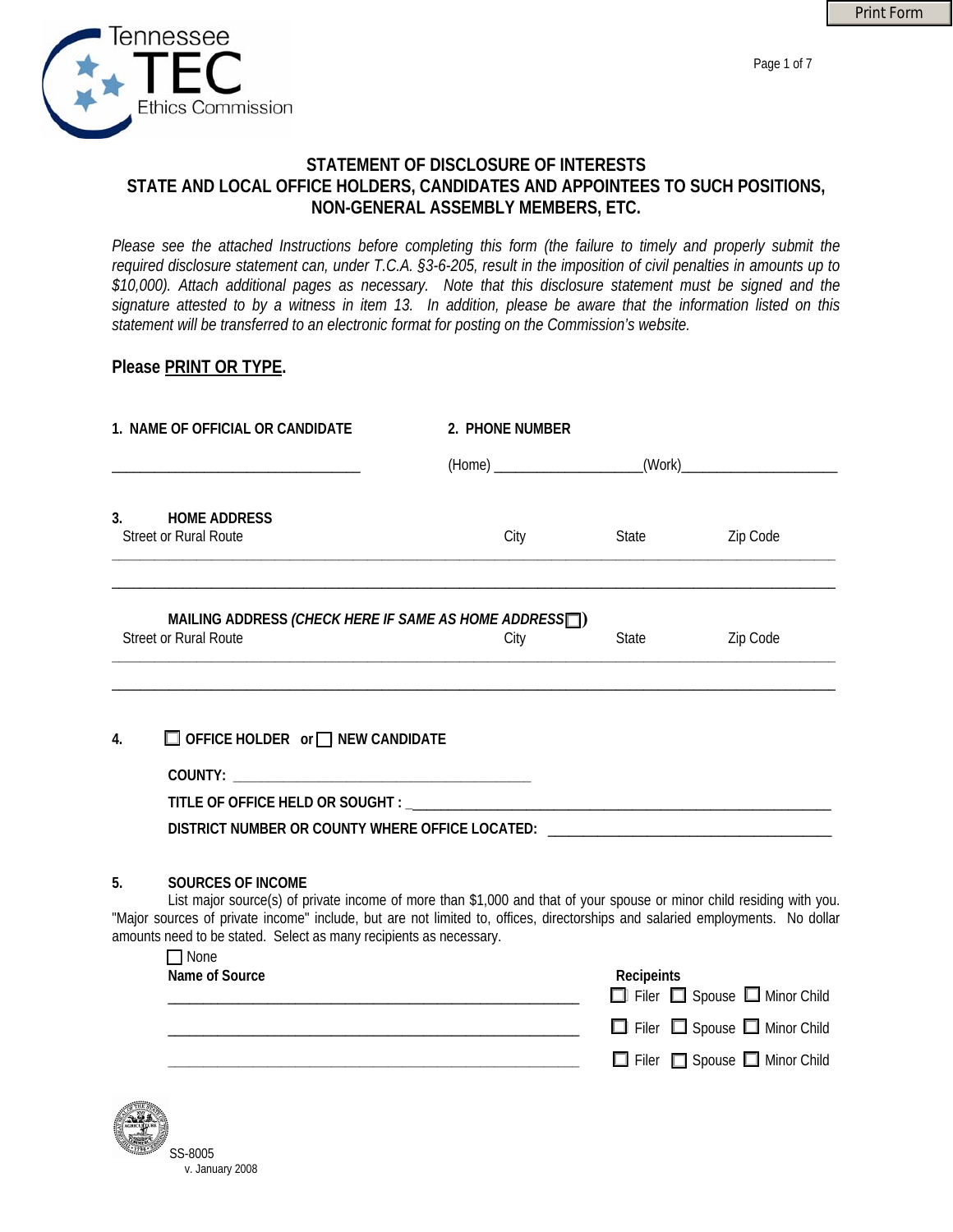**6. INVESTMENTS**: List any investment by you, your spouse or minor children residing with you in any corporation or other business organization in excess of ten thousand dollars (\$10,000) or five percent (5%) of the total capital. The name of the corporation or organization must be listed but no dollar amounts or percentages of the investment need be stated.

| $\Box$ None<br>Name of Organization | <b>Held By</b>                                |
|-------------------------------------|-----------------------------------------------|
|                                     | Filer Spouse Minor Child                      |
|                                     | $\Box$ Filer $\Box$ Spouse $\Box$ Minor Child |
|                                     | Filer Spouse <b>Ninor Child</b>               |

**7. LOBBYING:** List any person, firm or organization for whom compensated lobbying is done by any associate, your spouse or minor children residing with you. Also, list any firm in which you, your spouse or minor children residing with you hold any interest for whom compensated lobbying is done. Explain the terms of any such employment, the subject matters lobbied and/or the measures to be supported or opposed.  $\Box$ None

| <b>LI</b> INVITE<br>Name of<br>Lobbyist | Terms of<br>Employment | <b>Subject Matter</b><br>or Measures | Lobbyist Relation to Filer                                                                                                                               |
|-----------------------------------------|------------------------|--------------------------------------|----------------------------------------------------------------------------------------------------------------------------------------------------------|
|                                         |                        |                                      | $\Box$ Filer $\Box$ Spouse $\Box$ Minor Child<br>$\Box$ Associate of Filer<br>$\Box$ Filer $\Box$ Spouse $\Box$ Minor Child<br>$\Box$ Associate of Filer |

**8. PROFESSIONAL SERVICES**: List in general terms (by areas of the client's interests) the entities to which professional services, such as those of an attorney, accountant or architect, are furnished by you or your spouse.  $\blacksquare$ 

| l⊥I None<br>Licensed Profession | <b>Clients Interests</b> | Furnished by<br>$\Box$ Filer $\Box$ Spouse |
|---------------------------------|--------------------------|--------------------------------------------|
|                                 |                          | $\Box$ Filer $\Box$ Spouse                 |

**9. RETAINER FEES**: List any retainer fee you receive from any person, firm or organization who is in the practice of promoting or opposing, influencing or attempting to influence directly or indirectly, the passage or defeat of any legislation before the Tennessee General Assembly, the legislative committees or the members thereof.

 $\overline{\phantom{a}}$  ,  $\overline{\phantom{a}}$  ,  $\overline{\phantom{a}}$  ,  $\overline{\phantom{a}}$  ,  $\overline{\phantom{a}}$  ,  $\overline{\phantom{a}}$  ,  $\overline{\phantom{a}}$  ,  $\overline{\phantom{a}}$  ,  $\overline{\phantom{a}}$  ,  $\overline{\phantom{a}}$  ,  $\overline{\phantom{a}}$  ,  $\overline{\phantom{a}}$  ,  $\overline{\phantom{a}}$  ,  $\overline{\phantom{a}}$  ,  $\overline{\phantom{a}}$  ,  $\overline{\phantom{a}}$  $\overline{\phantom{a}}$  ,  $\overline{\phantom{a}}$  ,  $\overline{\phantom{a}}$  ,  $\overline{\phantom{a}}$  ,  $\overline{\phantom{a}}$  ,  $\overline{\phantom{a}}$  ,  $\overline{\phantom{a}}$  ,  $\overline{\phantom{a}}$  ,  $\overline{\phantom{a}}$  ,  $\overline{\phantom{a}}$  ,  $\overline{\phantom{a}}$  ,  $\overline{\phantom{a}}$  ,  $\overline{\phantom{a}}$  ,  $\overline{\phantom{a}}$  ,  $\overline{\phantom{a}}$  ,  $\overline{\phantom{a}}$ 

 $\Box$  None

**10. BANKRUPTCY**: List any adjudication of bankruptcy or discharge received in any United States district court within five (5) years of the date of this report.

 $\mathcal{L}_\text{max} = \mathcal{L}_\text{max} = \mathcal{L}_\text{max} = \mathcal{L}_\text{max} = \mathcal{L}_\text{max} = \mathcal{L}_\text{max} = \mathcal{L}_\text{max} = \mathcal{L}_\text{max} = \mathcal{L}_\text{max} = \mathcal{L}_\text{max} = \mathcal{L}_\text{max} = \mathcal{L}_\text{max} = \mathcal{L}_\text{max} = \mathcal{L}_\text{max} = \mathcal{L}_\text{max} = \mathcal{L}_\text{max} = \mathcal{L}_\text{max} = \mathcal{L}_\text{max} = \mathcal{$  $\mathcal{L}_\text{max}$  , and the contribution of the contribution of the contribution of the contribution of the contribution of the contribution of the contribution of the contribution of the contribution of the contribution of t

□ None

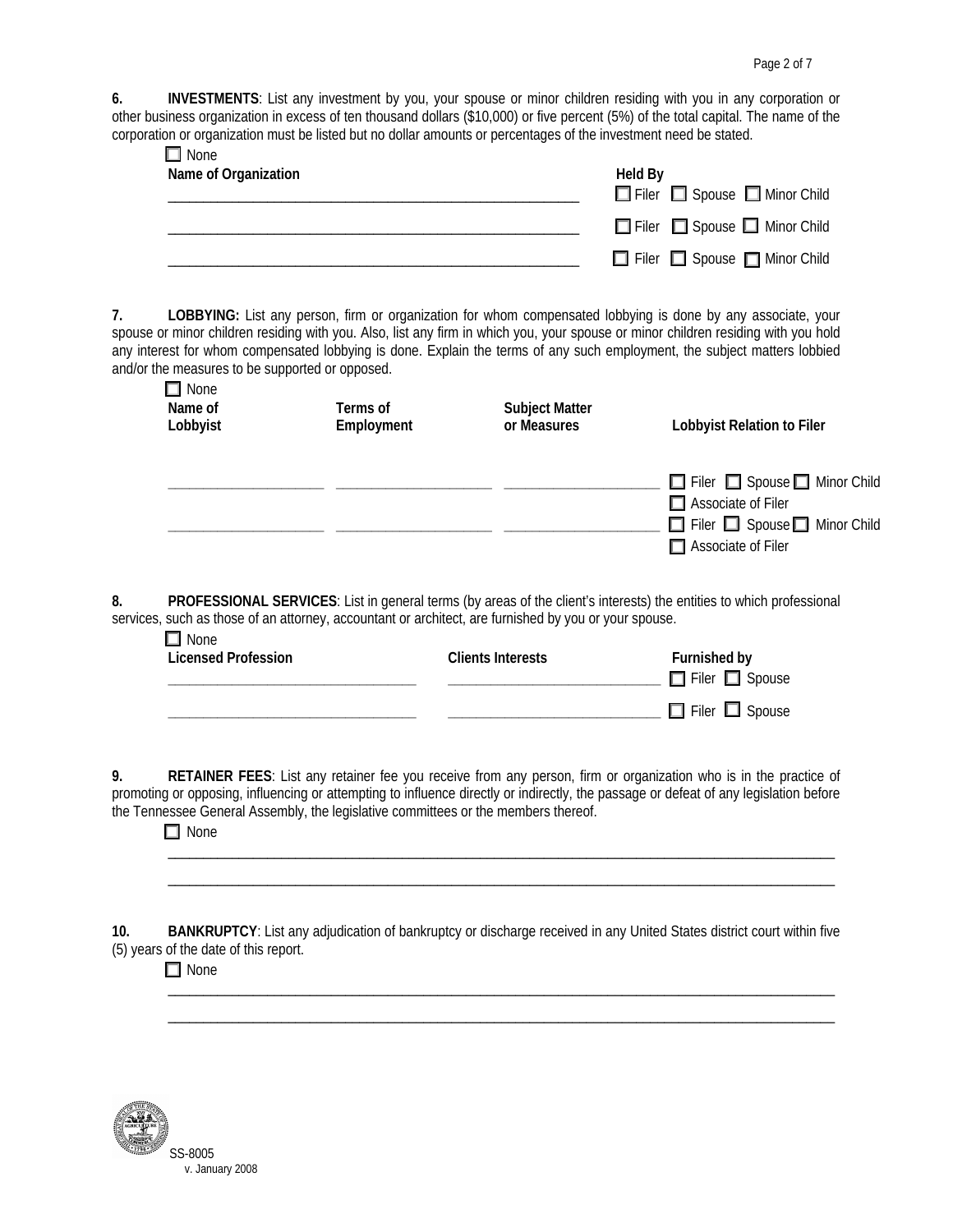**11. LOANS**: List any loan or combination of loans for more than one thousand dollars (\$1,000) from the same source made in the previous calendar year to you, your spouse or minor children residing with you. *See the attached Instructions for the list of loans that should not be disclosed on this report*.

| $\Box$ None |                                               |
|-------------|-----------------------------------------------|
| Lender Name | Loan Recipient                                |
|             | Filer Spouse I Minor Child                    |
|             | $\Box$ Filer $\Box$ Spouse $\Box$ Minor Child |
|             | $\Box$ Filer $\Box$ Spouse $\Box$ Minor Child |

### **12. TO BE SIGNED BY REPORTING OFFICIAL** *(must be attested to by a witness)*

I certify that the information contained in this disclosure statement is true and that it is a complete and accurate report in accordance with the Conflict of Interest Disclosure Act.

\_\_\_\_\_\_\_\_\_\_\_\_\_\_\_\_\_\_\_\_\_\_\_\_\_\_\_\_\_\_\_\_\_\_\_\_\_\_\_\_\_\_\_\_\_\_\_\_\_\_\_\_ \_\_\_\_\_\_\_\_\_\_\_\_\_\_\_\_\_\_\_\_\_\_\_\_\_\_\_\_ Signature of Official or Candidate Date Date Date

I, \_\_\_\_\_\_\_\_\_\_\_\_\_\_\_\_\_\_\_\_\_\_\_\_\_\_\_\_\_\_\_, the undersigned, do hereby witness the above signature, which was signed in my presence: *(Printed Name of Witness)* 

\_\_\_\_\_\_\_\_\_\_\_\_\_\_\_\_\_\_\_\_\_\_\_\_\_\_\_\_\_\_\_\_\_\_\_\_\_\_\_\_\_\_\_\_\_\_\_\_\_\_\_\_\_ \_\_\_\_\_\_\_\_\_\_\_\_\_\_\_\_\_\_\_\_\_\_\_\_\_\_\_\_\_

Signature of Witness Date

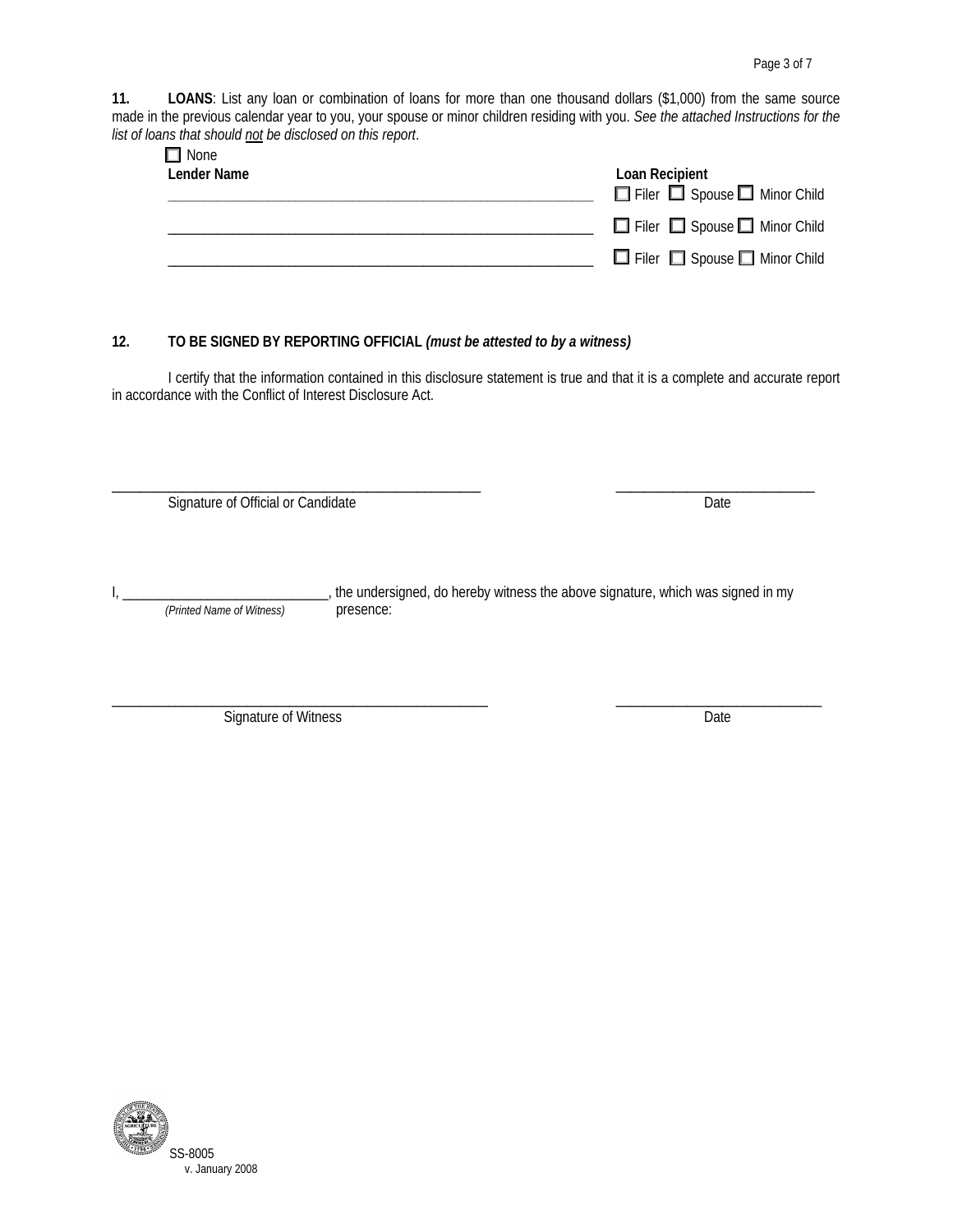## **Instructions to Statement of Disclosure of Interests**

The positions listed below are required by the Ethics Reform Act of 2006 to file a Statement of Disclosure of Interests with the Tennessee Ethics Commission. Please make sure you are using the correct form:

#### **Form SS-8004:**

- $\blacktriangleright$  General Assembly Members;
- $\blacktriangleright$  Governor;
- > Governor's Cabinet;
- > Cabinet Level Staff:
- $\blacktriangleright$  Constitutional Officers

#### **Form SS-8005**

- $\blacktriangleright$  Candidates for any elected office;
- $\triangleright$  Local public officeholders as defined in T.C.A. § 2-10-102 (13)(A) and Newly-appointed local public officeholders (appointed to fill a vacancy in an elected local public office);
- $\blacktriangleright$  District attorneys general and public defenders for each judicial district and the Executive Director of the District Attorneys General Conference as well as the Attorney General and reporter;
- ighthare search supreme court justice, each judge of the court of criminal appeals, each judge of the court of appeals and the administrative director of the courts;
- $\blacktriangleright$  Each member of the state election commission, the state election coordinator and members of the registry of election finance;
- $\blacktriangleright$  Each director of the Tennessee regulatory authority;
- $\blacktriangleright$  Each delegate to a constitutional convention called to consider a new constitution or amendments to the Constitution of Tennessee;
- > Members of the Board of Probation and Parole, members and the Executive Director of the Alcoholic Beverage Commission and Members of the Tennessee Ethics Commission; and
- $\blacktriangleright$  The Chancellor of the Board of Regents and the president of each college or university governed by the Board of Regents (excluding directors of Tennessee technology centers) and the President of the University of Tennessee and the chancellor of each separate branch or campus of the University of Tennessee.

### **When Must the Statement Be Filed?:**

### **Form SS-8004:**

- h Current Officeholders: File with the Commission by no later than **April 15th** of each year;
- **h** Newly-Appointed Officeholders: File within 30 days of being appointed to office; (in addition, note that the government authority that appoints the newly-elected official must send notice to the Ethics Commission within 3 days of appointing the official);

### **Form SS-8005:**

- h Candidates: File within **30 days** of the last day to qualify as a candidate;
- h Current Officeholders: File with the Commission by no later than **January 31st**.
- **EXECT Newly-Appointed Local Officeholders: File within 30 days of being appointed to office; (in addition, note that the** government authority that appoints the newly-elected official must send notice to the Ethics Commission within 3 days of appointing the official);

**Where Should the Statement Be Filed?:** This disclosure statement must be filed with the Tennessee Ethics Commission, 201

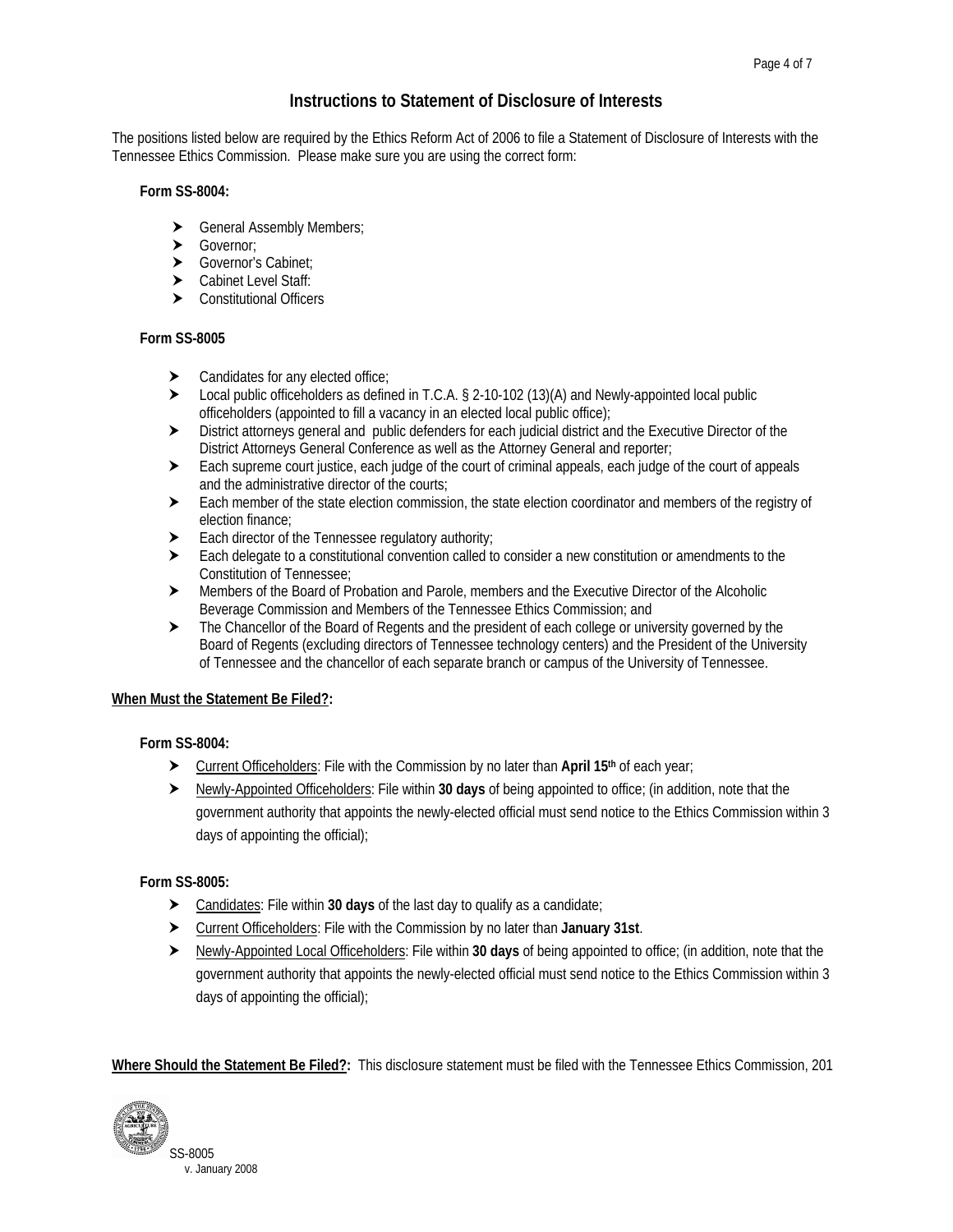4th Ave N, Suite 1820, Nashville, TN 37243. If you have questions, please feel free to contact the Commission's office at: (615) 253-8634 or e-mail us at [ethics.counsel@state.tn.us](mailto:ethics.counsel@state.tn.us).

### **WARNINGS:**

- \* An amended Statement of Disclosure of Interests must be filed whenever reported conditions change due to a termination or an acquisition of any of those interests that you are required to report;
- $\star$  This report is a public document which may be posted on the internet. Social security numbers, dates of birth, and account numbers are not required and should not be included on your Statement of Disclosure of Interests.

### **SUPPLEMENTAL INSTRUCTIONS:**

- $\triangleright$  Question 5: Instructions for Listing Sources of Income.
	- **A.** Form SS-8004: "private income" refers to any income you or your spouse receive **in excess of \$200** per annum from a non-governmental source, and any income minor child(ren) residing with you receive **in excess of \$1000** per annum from a non-governmental source.
	- **B.** Form SS-8005: "private income" refers to any income you, your spouse or minor child(ren) residing with you receive **in excess of \$1000** per annum from a non-governmental source.
	- **C.** For the purposes of BOTH Forms:
		- a. If you are employed by the State of Tennessee or a local government do not report your government compensation;
		- b. the term **"Private Income"** includes, but is not limited to:
			- 1. Bank and Bond Interest
			- 2. Business Income
			- 3. Capital Gains
			- 4. Clinical Practice Income
			- 5. Income from Employment
			- 6. Income from Contractual Relationships
			- 7. Directorships
			- 8. Dividends from stocks and securities (but not the principal which is reported in the investment question following)
			- 9. Compensated Fiduciary Positions (Trusteeships, Conservatorships, etc.)
			- 10. Honoraria
			- 11. Lecture Fees
			- 12. Payments from Annuities, Settlements…etc.
			- 13. Rental income
			- 14. Research Grants
			- 15. Research Foundation Income
			- 16. Trust Income (but not the principal which is reported in the investment question)

This list is not exhaustive, but merely exemplary. If you, your spouse or minor child(ren) residing with you have other income that is not listed here but meets the requirements of this section, you are required to list them.

 c. The term **"Private Income"** does not include monies received directly by inheritance or gift. The term *does include*, however, the income produced by an investment which has been received by inheritance or gift.

*As a general rule, if the receipts are reportable to the IRS as private income, then they must be listed on the form.* 

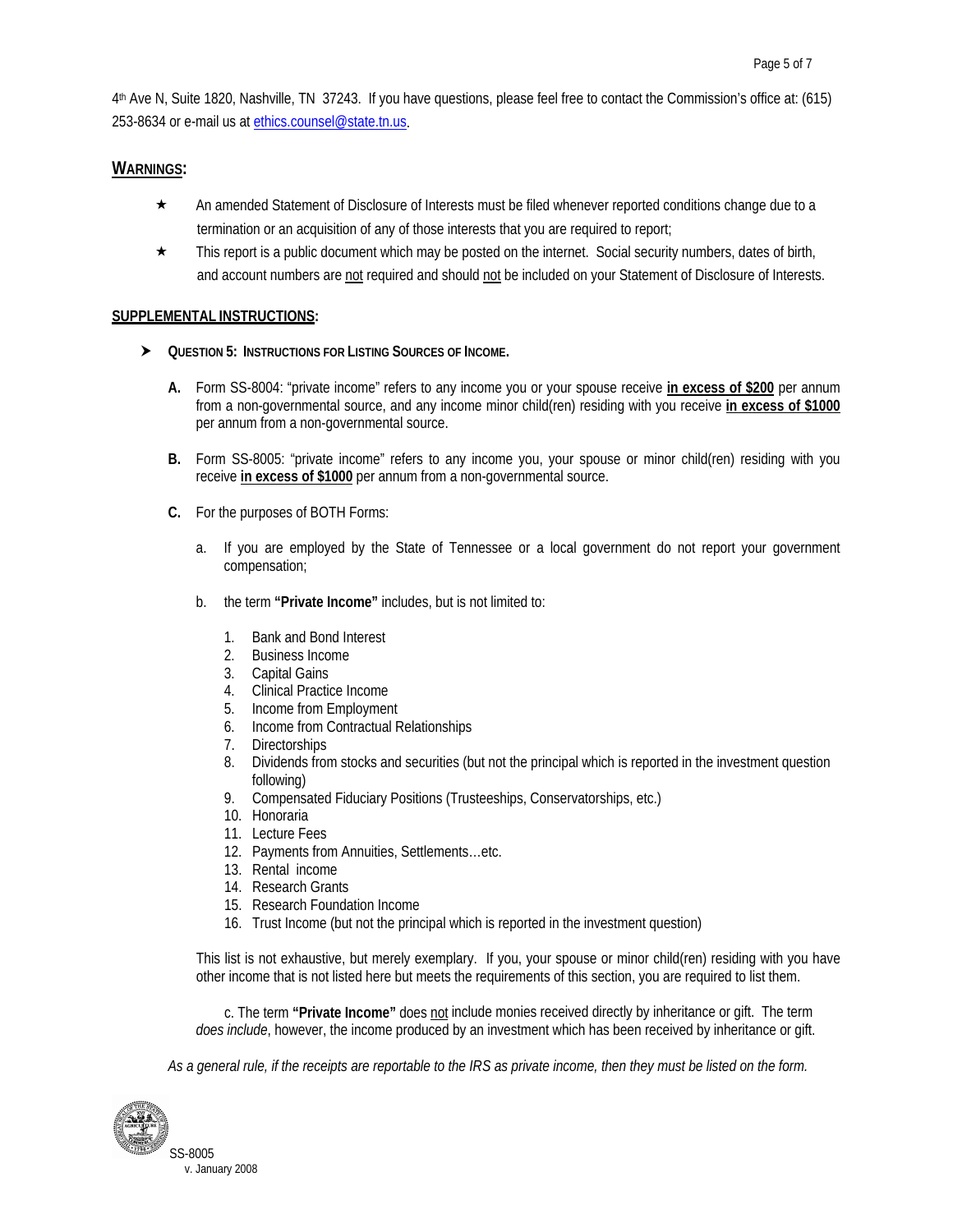- $\triangleright$  QUESTION 6: INSTRUCTIONS FOR LISTING INVESTMENTS.
	- A. Do not report holdings that are ten thousand dollars (\$10,000) or less in value or five percent (5%) of the total capital. If, however, the holding is ten thousand dollars (\$10,000) or less in value, but is five percent (5%) or more of the total capital, the holding must be reported;
	- B. Examples of investments that must be listed if held by you, your spouse or minor child(ren) residing with you (If you have holdings that are not mentioned below, but that do meet the dollar amount requirements, the holdings must be listed in question 6):
		- 1. 401K, 403(b) and 457 plans
		- 2. Annuities
		- 3. Bonds
		- 4. Certificates of Deposit (interest in excess of \$1000 must be reported in the income question above)
		- 5. College Savings Programs
		- 6. State Deferred Compensation Plans<br>7. Estates
		- **Estates**
		- 8. Stocks and securities (dividends in excess of \$1000 must be reported in the income question above)
		- 9. IRAs
		- 10. Keogh Plans
		- 11. Limited Liability Corporations (LLCs)
		- 12. Mutual Funds in IRAs
		- 13. Mutual Funds not in IRAs
		- 14. Notes (investments)
		- 15. Pensions
		- 16. Real Estate (But not your primary or secondary residence)
		- 17. Real Estate Investment Trusts (REITs)
		- 18. Retirement Plans for States other than Tennessee
		- 19. TIAA-CREF Supplemental Retirement Plans
		- 20. Treasury Notes
		- 21. Blind Trusts
		- 22. Warrants
		- 23. Zero Coupon Bonds
	- C. If the investment is managed by entities other than yourself, spouse or minor child(ren) residing with you (such as mutual funds or 401Ks), list the entity managing the account and the type of investment, but not the corporations to which the money has been distributed.

### h **QUESTION 7: INSTRUCTIONS FOR LISTING LOBBYING INTERESTS.**

- A. If you, your spouse, or a minor child(ren) residing with you are associated with a compensated lobbyist, you must provide the name(s) of the entities for which the associate lobbies.
- B. If you, your spouse or minor child(ren) have any interest in any lobbying firm, you must list the name of the entity. Do not report interests in employers of lobbyists, e.g., do not report interests in public corporations or other entities that may engage a lobbyist.

#### $\triangleright$  Question 8: Instructions for Listing Professional Services.

- **A**. For the purpose of this question, you must list the general areas of interests of your (or your spouse's) clients if you (or your spouse) engage in any profession licensed by the State of Tennessee. You are not, however, required to list your clients or to otherwise furnish personal information about your clients. These professions include, but are not limited to:
	- 1. Chiropractic
	- 2. Dentistry